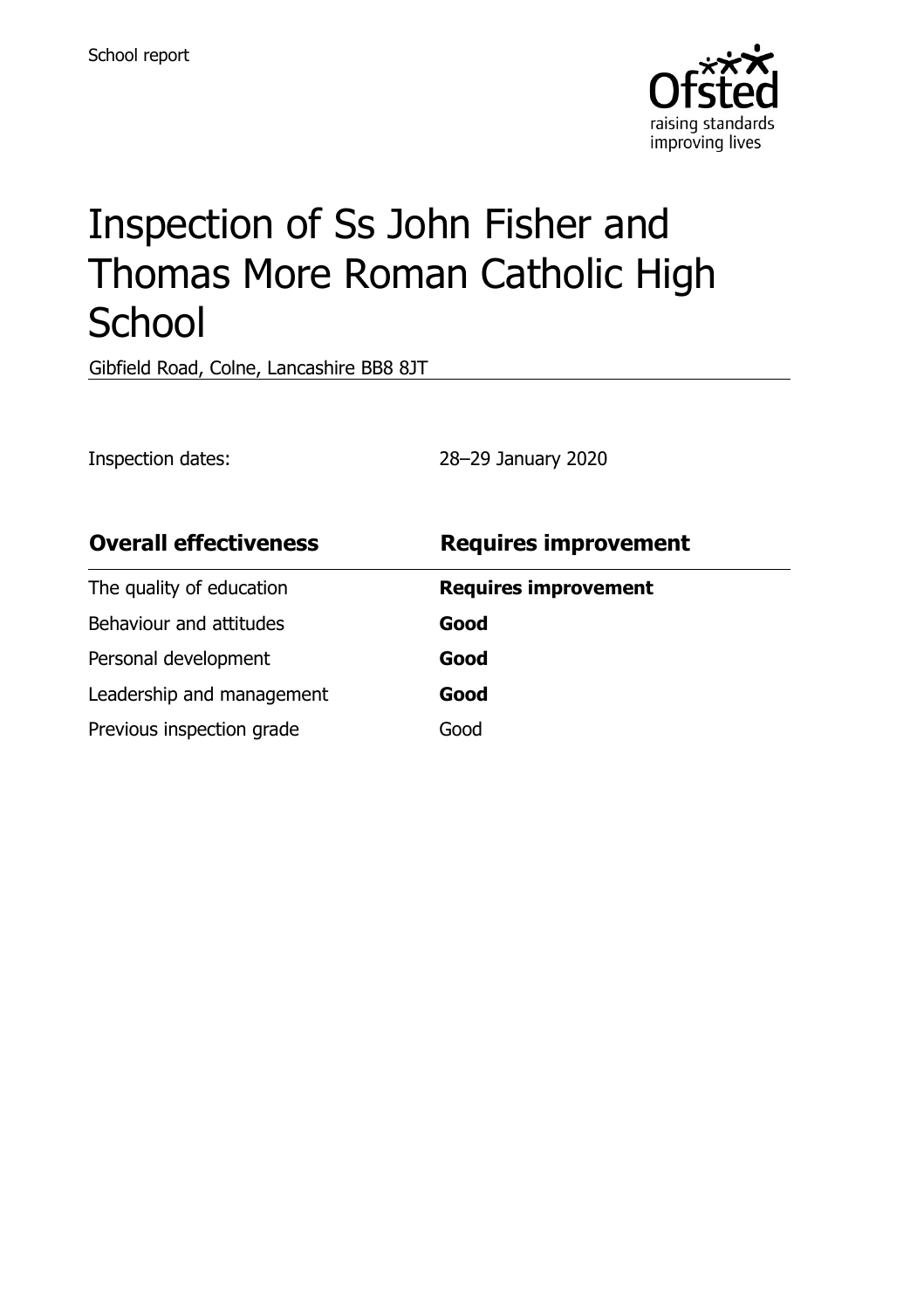

#### **What is it like to attend this school?**

The pupils with whom we spoke said that the school is a safe, welcoming place, where they are happy. They like their teachers, their lessons and the activities that are on offer. Most pupils do not think bullying is a problem. If it does happen, they are confident that it will be dealt with.

Pupils behave well. In lessons, they answer questions confidently and try hard. Teachers have high expectations of their pupils. However, some pupils' learning has been affected because of their teachers being absent. This has meant that not all pupils have benefited from a good quality of education. Some pupils currently at the school have gaps in their knowledge.

Pupils feel well supported. They said that the school is a caring environment. Year 7 pupils described how teachers helped them to settle in quickly and make friends. Pupils embrace the school's mission statement of 'Let our bright colours shine'. They are kind to each other. For example, they have raised money so that all pupils can go on trips.

Pupils enjoy the range of extra-curricular activities offered. These include drama, art, music and sport. Pupils value the opportunity to take part in whole-school productions. These experiences support pupils' personal development well.

#### **What does the school do well and what does it need to do better?**

Leaders are aspirational for all pupils. They want pupils to develop into the best that they can be. Last year, however, pupils did not achieve as well as they should in their GCSE examinations.

Leaders recognised that the previous curriculum was not good enough. They have taken swift and appropriate action to address the weaknesses in the curriculum, as well as the consequences of teachers being absent. However, although progress is being made, work to improve how well the new curriculum is delivered is in its early stages. There is still more to do to ensure that the new curriculum is well planned and implemented so that pupils' outcomes improve.

Leaders have ensured that the new curriculum is ambitious. All pupils study subjects at key stage 3 in line with the national curriculum. Leaders have taken steps to increase the number of pupils entering the English Baccalaureate (EBacc) in key stage 4. However, the weaknesses in the previous curriculum mean that some current pupils have too many gaps in their knowledge. This is because, in some subjects, teachers did not think carefully enough about the content of the curriculum.

Leadership of most subject areas is now strong. Most teachers know what to teach and in which order to teach it. However, current pupils still do not always learn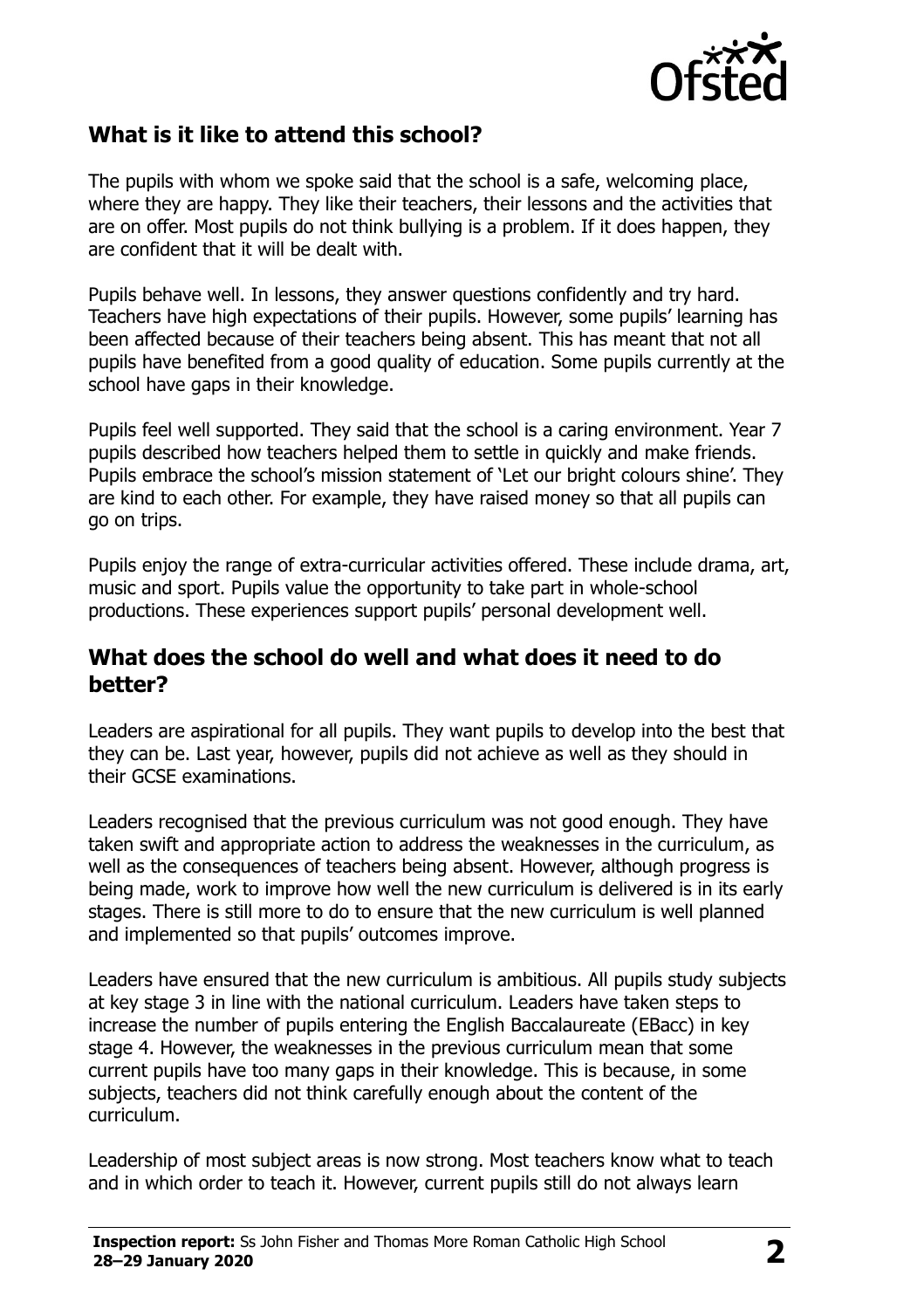

things in sufficient depth. This means that some pupils do not know more or remember enough over time.

Leaders have prioritised the mental health and well-being of pupils. For example, they have appointed a full-time mental health worker. Pupils are encouraged to be healthy through their diet and lifestyle. Pupils at this school are prepared for life in modern Britain. They understand British values and show respect and tolerance towards others. Discrimination in any form is not tolerated. Leaders are in the process of developing the personal, health, social and economic education (PSHE) curriculum to improve further pupils' experiences.

Pupils with special educational needs and/or disabilities (SEND) are supported with their learning during lessons. Even so, some pupils with SEND are withdrawn from some lessons, such as languages, humanities and technology, to have extra literacy sessions. This means that these pupils are missing important lessons, and that they have to catch up at additional times. Leaders are in the process of changing this to ensure that pupils with SEND have the same access to the curriculum as their peers.

Most pupils are courteous and polite. Corridors are calm. Pupils are friendly to each other.

Careers education, information and guidance are strong. Pupils who are disadvantaged benefit from targeted careers support to guide them on to aspirational next steps. However, these pupils do not make as much progress across the curriculum as they should. Although most pupils attend school regularly, some disadvantaged pupils do not attend school as regularly as their peers.

For the most part, staff said that they are happy working at the school. They said that leaders listen and respond to their needs. Staff appreciate the support that they receive from leaders.

#### **Safeguarding**

The arrangements for safeguarding are effective.

There is a strong culture of safeguarding at the school. All staff are fully trained and know the processes for keeping pupils safe. The school works closely with external agencies such as children's social care and the local authority. Pupils know who to go to if they have any concerns. They feel confident in doing this. The pastoral team knows all pupils well. Pupils are aware of how to stay safe, including when online.

#### **What does the school need to do to improve?**

## **(Information for the school and appropriate authority)**

■ In the past, weaknesses in curriculum design, and gaps in pupils' knowledge, led to a sharp decline in outcomes for pupils at the end of Year 11. Leaders have invested in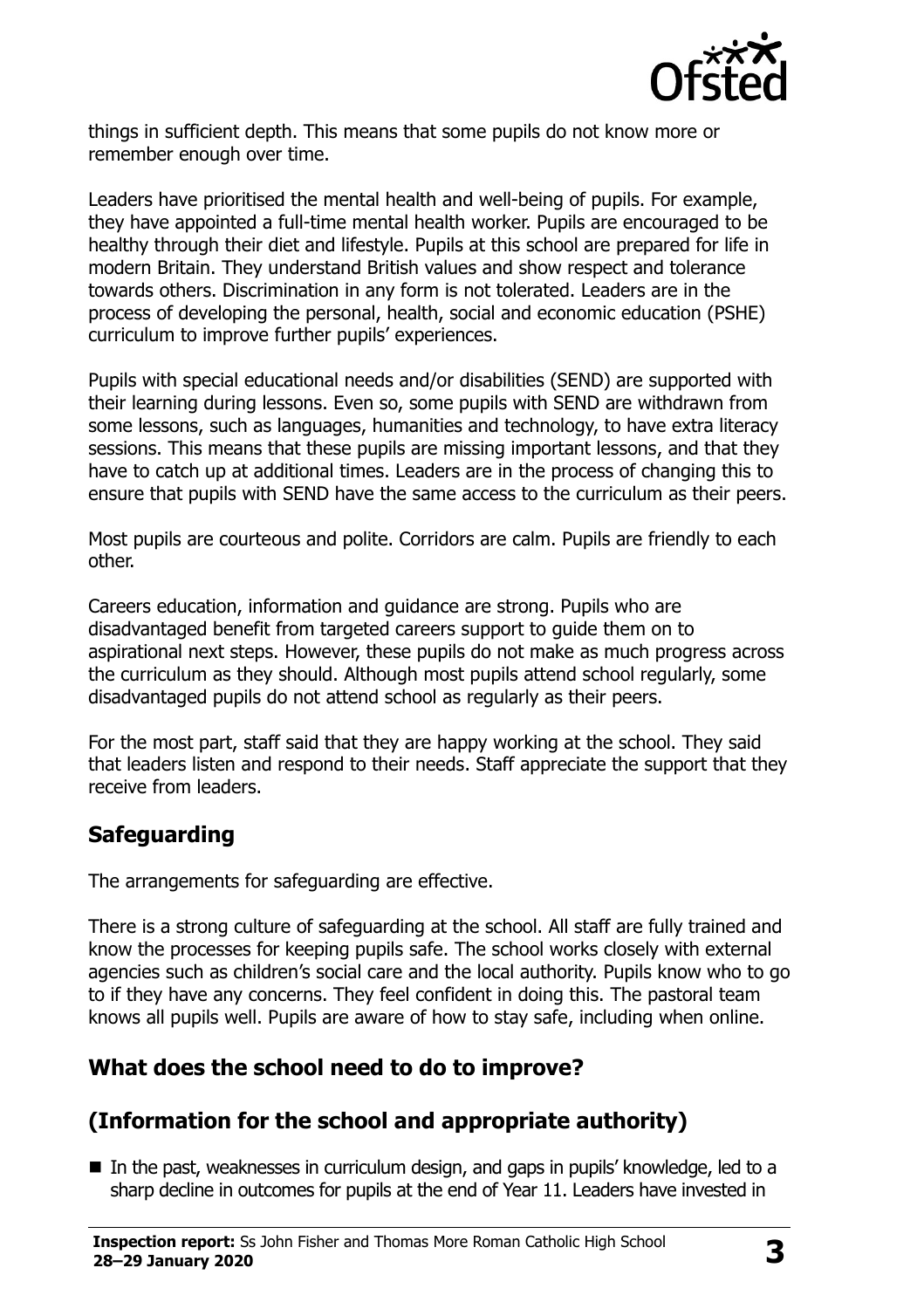

strengthening the leadership of subject areas. However, the implementation of the improved curriculum is still in its early stages. Leaders should ensure that teachers in all subjects are consistent in identifying precisely what pupils need to learn in each unit of study. This will enable teachers to identify and remedy any gaps in pupils' knowledge.

- Leaders have a clear vision of where the curriculum needs to be. They are in the process of implementing plans to improve the quality of the curriculum. In some subjects, teachers are already using strategies to help pupils to remember. However, this is variable both across and within subjects. Leaders need to ensure that all teachers in all subject areas are planning for the retention of knowledge.
- Currently, pupils with SEND are withdrawn from subjects such as languages, humanities, technology and creative arts to have extra literacy support. For the most part, teachers in these subject areas ensure that pupils catch up on lessons they have missed. However, leaders recognise the negative impact of pupils being withdrawn from a number of subjects. They must guarantee that pupils with SEND have the same equality of access to the curriculum as their peers.
- $\blacksquare$  Pupils who are disadvantaged do not attend school as regularly as their peers. This negatively affects their learning and progress across the curriculum. Leaders need to increase the range of strategies that they use to ensure that disadvantaged pupils attend school regularly.

#### **How can I feed back my views?**

You can use [Ofsted Parent View](http://parentview.ofsted.gov.uk/) to give Ofsted your opinion on your child's school, or to find out what other parents and carers think. We use Ofsted Parent View information when deciding which schools to inspect, when to inspect them and as part of their inspection.

The Department for Education has further quidance on how to complain about a school.

If you are the school and you are not happy with the inspection or the report, you can [complain to Ofsted.](http://www.gov.uk/complain-ofsted-report)

#### **Further information**

You can search for [published performance information](http://www.compare-school-performance.service.gov.uk/) about the school.

In the report, '[disadvantaged pupils](http://www.gov.uk/guidance/pupil-premium-information-for-schools-and-alternative-provision-settings)' refers to those pupils who attract government pupil premium funding: pupils claiming free school meals at any point in the last six years and pupils in care or who left care through adoption or another formal route.

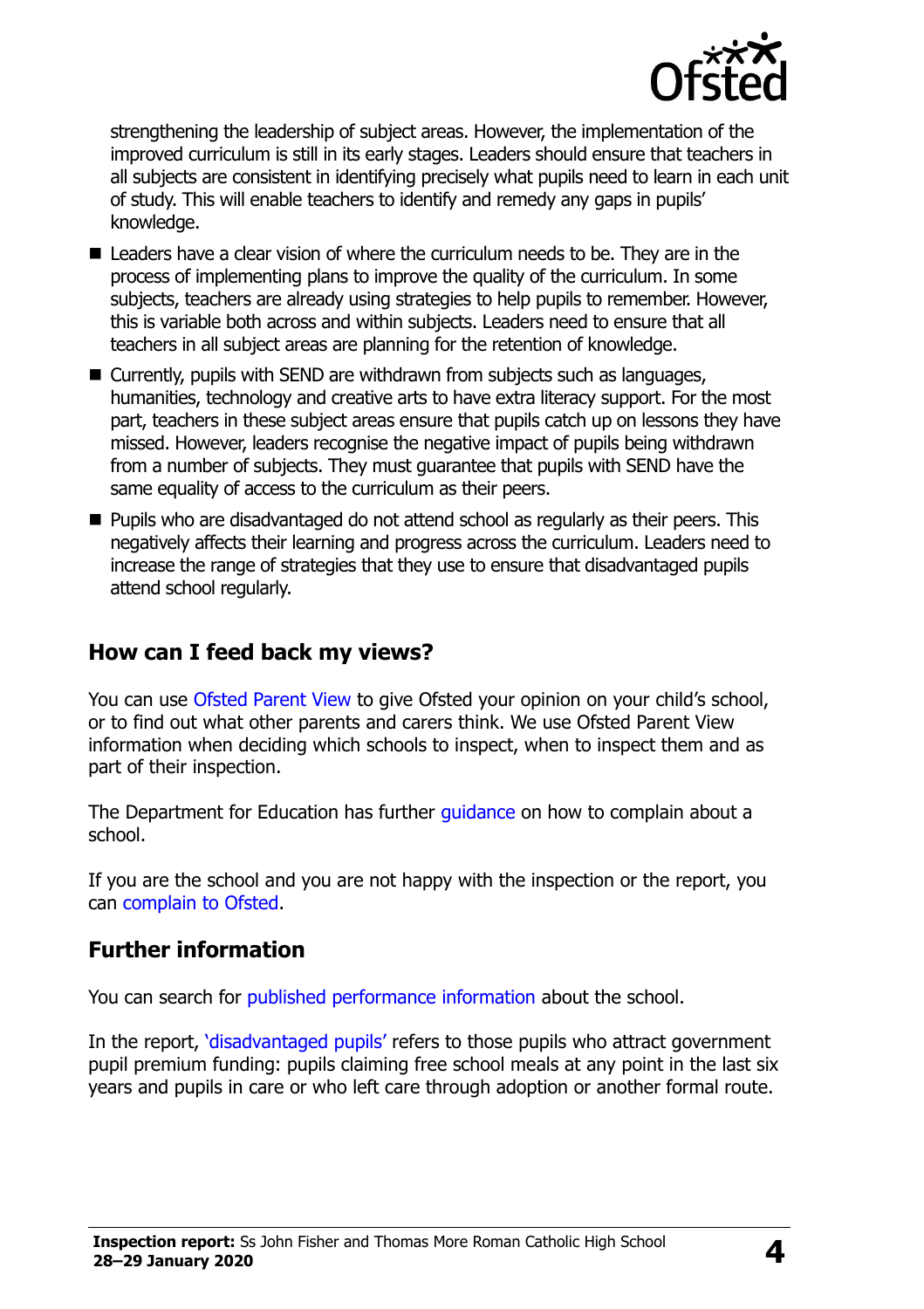

#### **School details**

| Unique reference number             | 119785                                                               |  |
|-------------------------------------|----------------------------------------------------------------------|--|
| <b>Local authority</b>              | Lancashire                                                           |  |
| <b>Inspection number</b>            | 10133430                                                             |  |
| <b>Type of school</b>               | Secondary comprehensive                                              |  |
| <b>School category</b>              | Voluntary aided                                                      |  |
| Age range of pupils                 | 11 to 16                                                             |  |
| <b>Gender of pupils</b>             | Mixed                                                                |  |
| Number of pupils on the school roll | 749                                                                  |  |
| <b>Appropriate authority</b>        | The governing body                                                   |  |
| <b>Chair of governing body</b>      | John McManus                                                         |  |
| <b>Headteacher</b>                  | Clare Hayes                                                          |  |
| Website                             | www.fishermore.lancs.sch.uk                                          |  |
| Date of previous inspection         | 14 January 2016, under section 8 of the<br><b>Education Act 2005</b> |  |

## **Information about this school**

- The school is part of the Diocese of Salford. The school's last section 48 inspection was in January 2016.
- The school uses alternative provision for a small number of pupils at The Heights, Coal Clough Academy and Burnley Football Club.

#### **Information about this inspection**

We carried out this inspection under section 5 of the Education Act 2005.

- During the inspection, we met with the headteacher, other members of the senior leadership team, middle leaders and a wide range of teaching and support staff. We also met with governors and representatives from the local authority and the diocese.
- We met with pupils to discuss their views about school life.
- We reviewed a wide range of documentation, including the school's selfevaluation and improvement plans, subject leaders' curriculum plans, attendance and behaviour records and the procedures in place to keep pupils safe.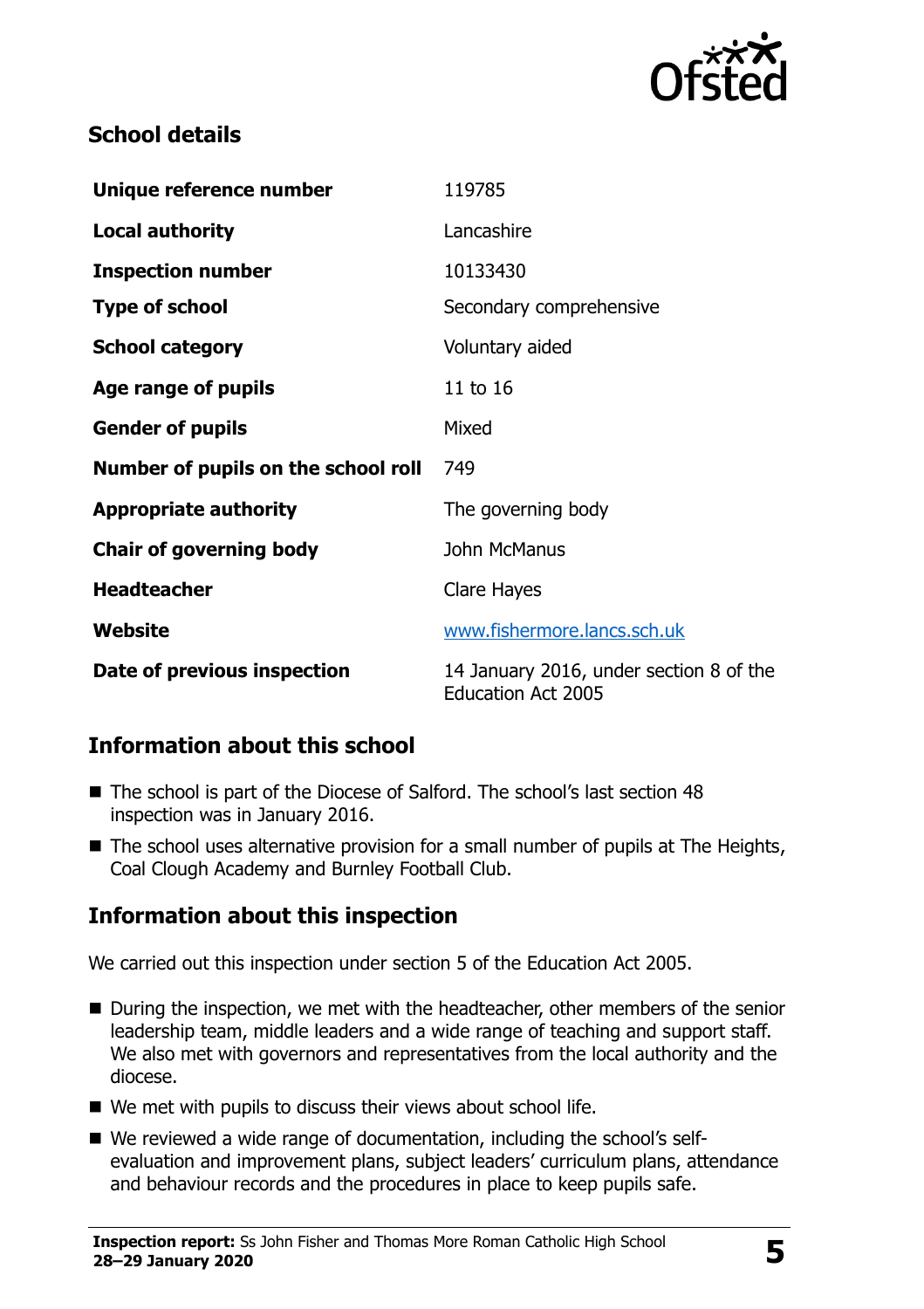

- We also considered the 50 responses to Ofsted's online survey for staff. We also considered the views of 159 parents in their responses to Ofsted's online survey, Parent View, including the comments received via the free-text facility. There were no responses to the pupils' survey.
- We did deep dives in English, mathematics, science, history and geography. We met with subject leaders for each of these subjects, visited some lessons, looked at pupils' work and spoke to pupils and teachers. We also considered other subjects, including languages, food technology and creative arts.

#### **Inspection team**

| Rachel Goodwin, lead inspector | Her Majesty's Inspector |
|--------------------------------|-------------------------|
| Dean Logan                     | Ofsted Inspector        |
| Philip Wood                    | Ofsted Inspector        |
| Sharon Asquith                 | Ofsted Inspector        |